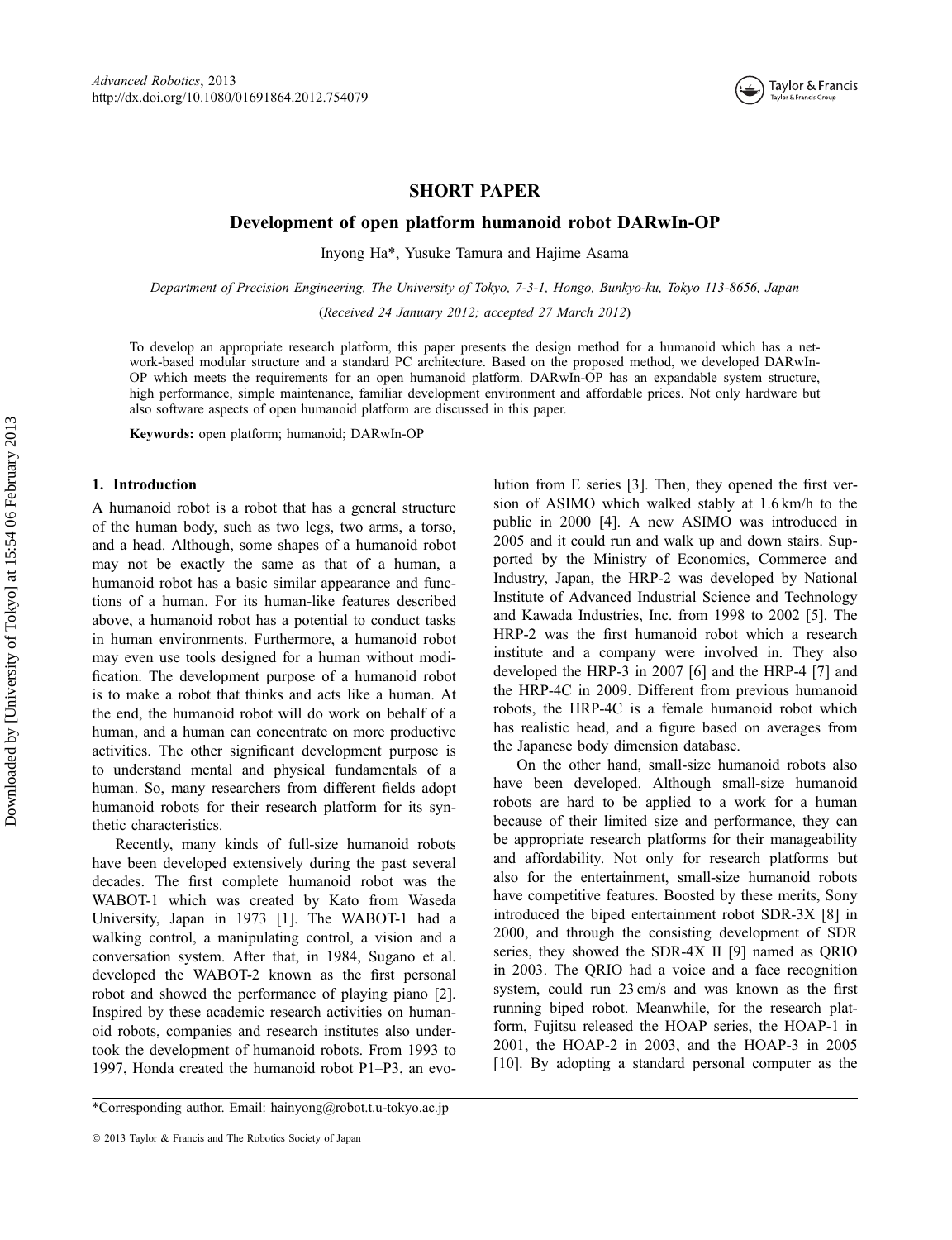

Figure 1. Open platform humanoid robot DARwIn-OP.

main controller, the HOAP-3 showed the promise for the general research platform.

Based on these humanoids, various challenging robotics researches on motion planning, walking, manipulating, communication, vision processing, and artificial intelligence have been carried out and remarkable results also have been shown. From the overall point of view, it is no exaggeration to say that a humanoid is the most adequate platform for robotics research.

Although marvelous humanoid robots already exist, many researchers are still making their efforts and spending time to build new platforms. Of course, for some researchers, it can be an essential work to build a robot in itself because their design scheme is one of the most important research areas. But, for the others, it can be a burden to make a new robot, and furthermore, it also can be a major disincentive for research. Even those researchers who do not need to make a robot platform have no choice but to develop a robot because most humanoid robots in the current market do not satisfy requirements for research platform. For an appropriate research platform, a humanoid robot must be constructed considering expandable, modifiable system structure, high performance, simple maintenance, familiar development environment, and affordable prices.

Therefore, in this paper, we suggest the design method for humanoid platform which has a networkbased modular structure and a standard PC architecture to meet above mentioned requirements, and develop thesmall-size humanoid robot named as DARwIn-OP shown in Figure 1. A preliminary version of this article was delivered at the SICE Annual Conference in Tokyo, 2011.

#### 2. System overview

DARwIn-OP has a network-based modular structure and a standard PC architecture, as shown in Figure 2. All devices, such as actuators, sensors, LEDs, buttons, and external I/Os, are connected to the sub-controller by a serial bus network which fully supports DYNAMIXEL protocol [11]. Each device has a memory-mapped operation structure with designated ID.

For the main controller, we adopted the Intel's ATOM Z530 CPU, normally used for netbooks. The main controller communicates with the sub-controller by USB. The sub-controller works as a gateway to access devices, as shown in Figure 3. Therefore, all devices are encapsulated as an USB device, which means that the development environment is just like a standard PC.

## 3. Hardware structure

## 3.1. Mechanics

Figure 4 illustrates overall mechanical design scheme of DARwIn-OP. A basic configuration of DARwIn-OP has



Figure 2. Modularized component of DARwIn-OP based on PC architecture.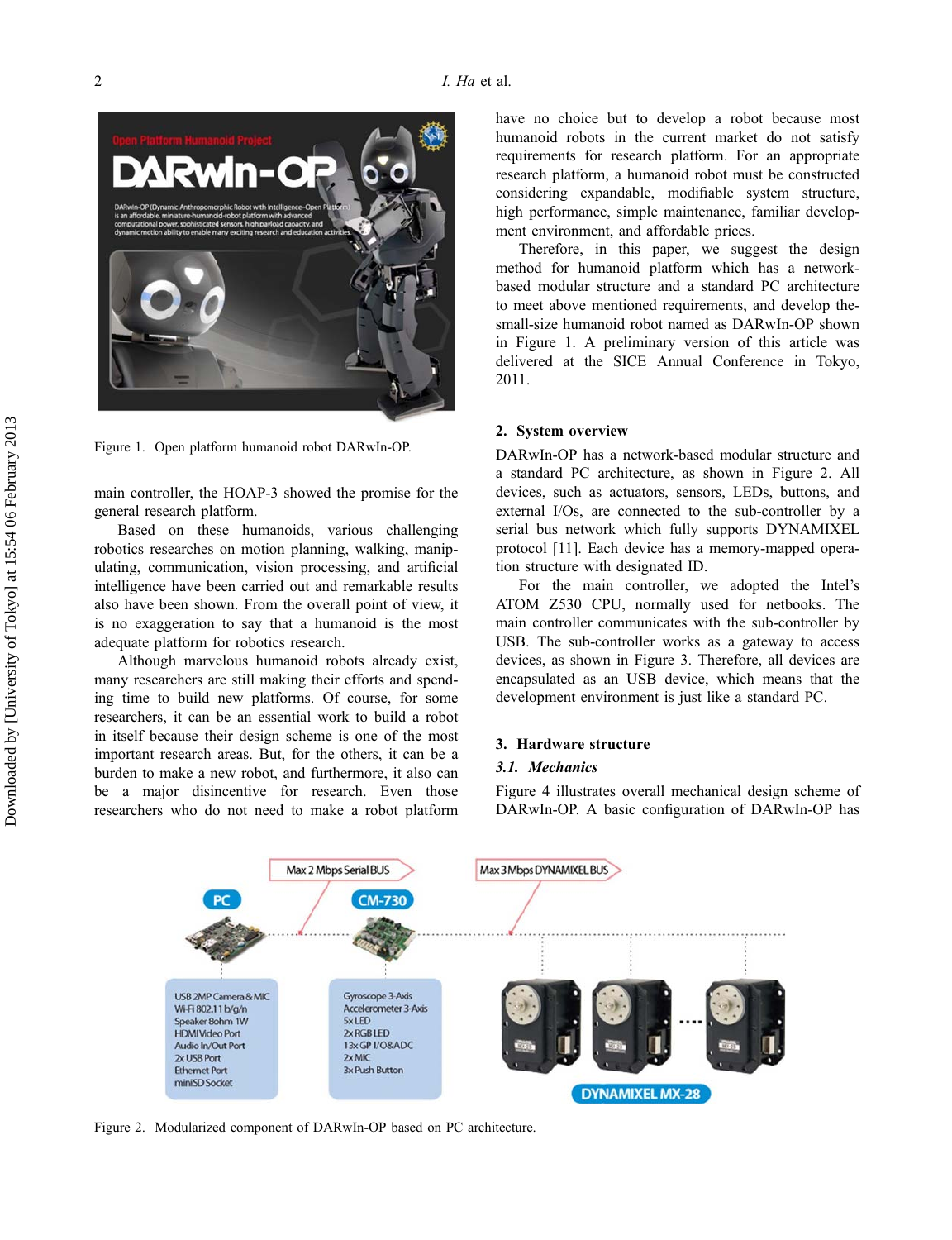Advanced Robotics 3



Figure 3. System block diagram.



Figure 4. Mechanical design of DARwIn-OP.

20° of freedom. The center of mass is located at the center of its pelvis. Its location is optimal for proper balanc-

ing and proper distribution of inertia during gait, especially at the extremities. The modular network-based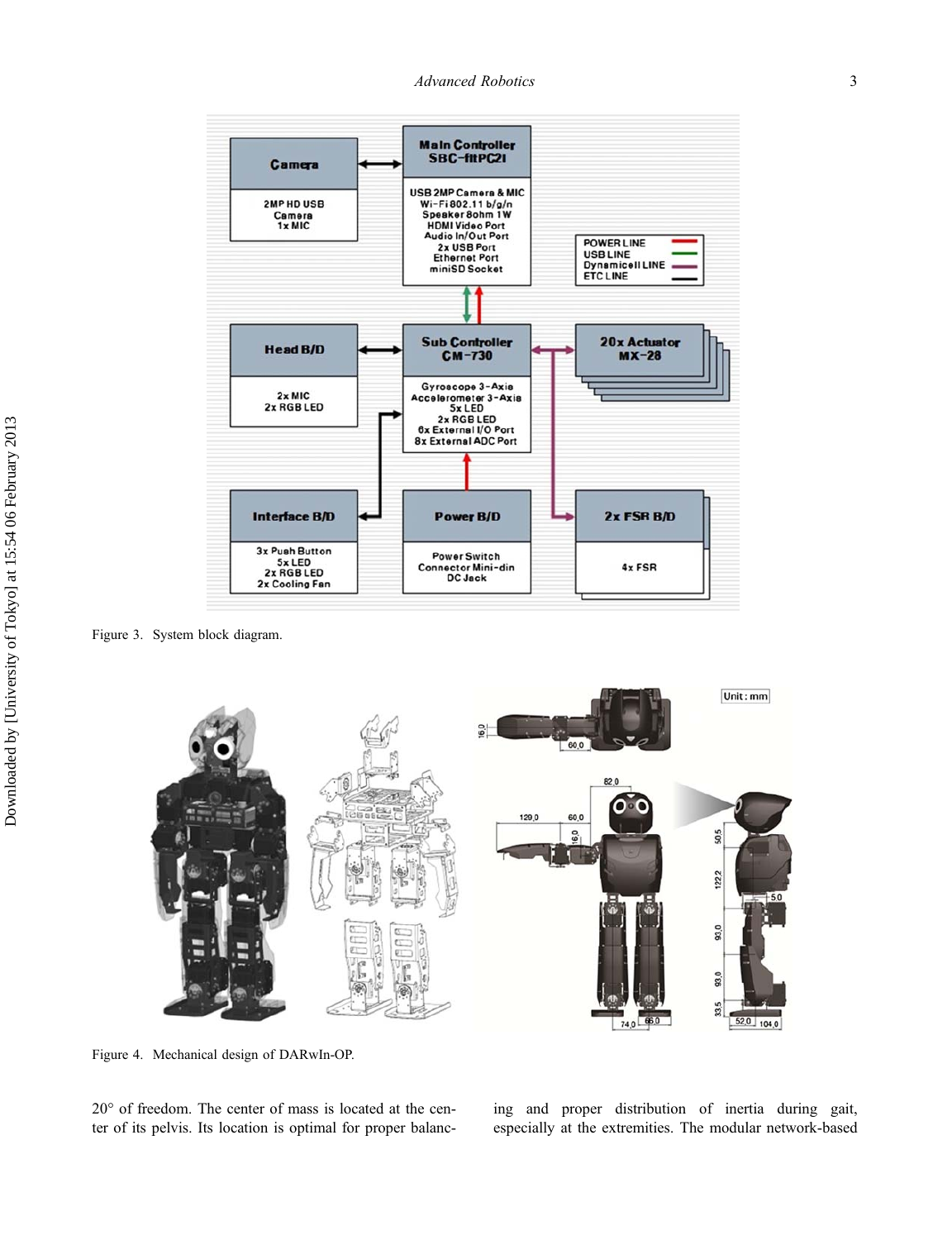

Figure 5. Different types of grippers for DARwIn-OP.



Figure 6. Developed MX-28 actuator for DARwIn-OP.

nature of the robot can help the researcher modify any extremities by isolating the desired limb from the rest of the body with virtually no overall performance compromise of DARwIn-OP.

The frames for DARwIn-OP were designed for robot sturdiness and durability. Hollowness of the frames allows the robot to maintain a fairly low overall weight. The hollow frames were also designed with the assumption that the user will include additional sensors to the robot. The frames were designed to accommodate such additional sensors and their respective wiring. The hollow design maintains the scope of a network-based modular structure and facilitates periodic robot maintenance.

Various optional frames for connecting actuators and other devices were also designed. Such frames are for optional gripper types for DARwIn-OP, as shown in Figure 5.

#### 3.2. Actuators

We designed a new improved MX-28 actuator for DARwIn-OP, as shown in Figure 6, which has a higher resolution, faster communication speed, and a more sophisticated controller compared to the previous RX-28 [12]. The previous RX-28 featured a conventional potentiometer for position control. Over time, the contact required to give proper position measurement eventually wears the potentiometer out. The MX-28 implements an absolute contactless magnetic potentiometer; its contactless aspect of the encoder virtually eliminates any limited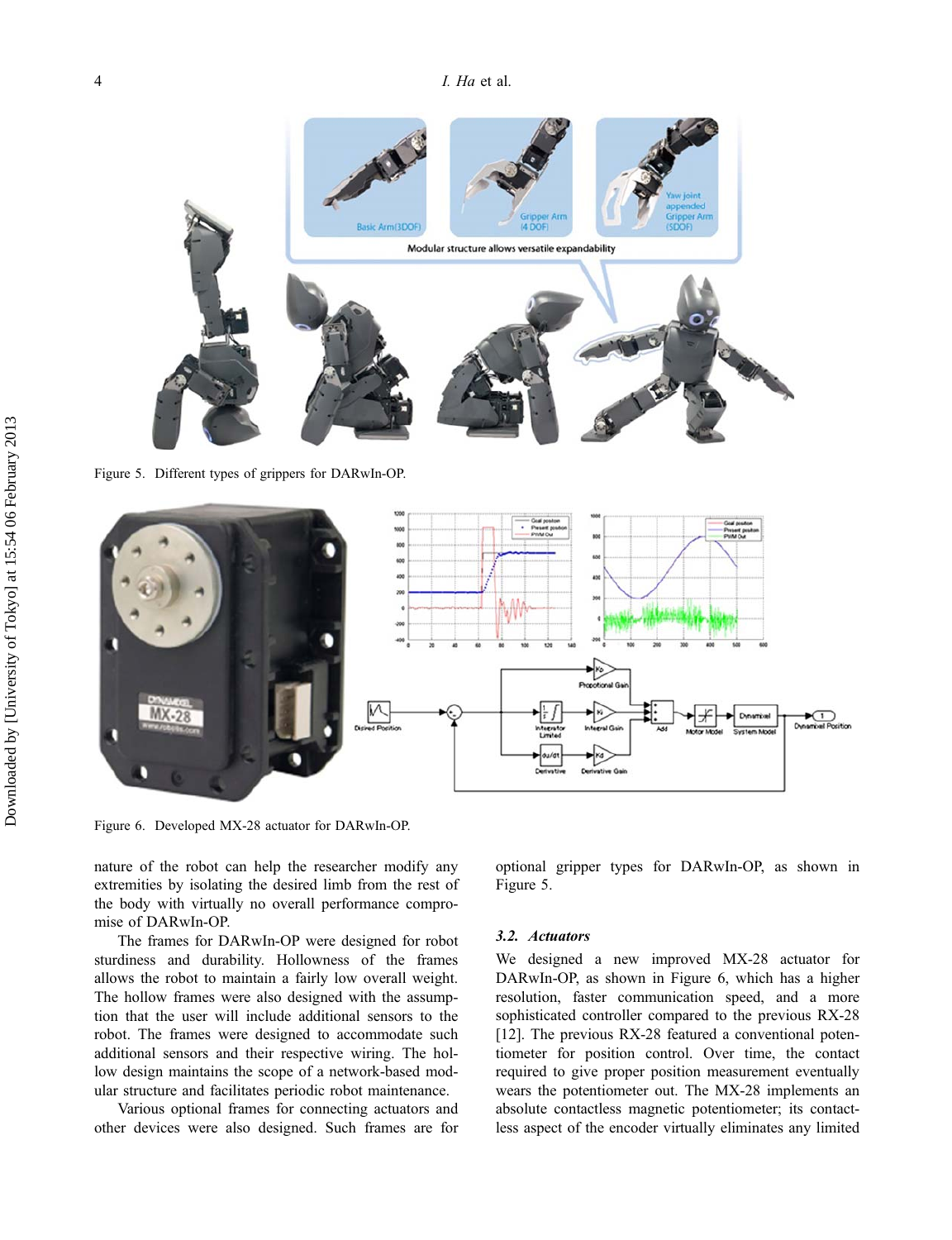

Figure 7. Device information of DARwIn-OP.

operation angle of the actuator. Another feature of the MX-28, not featured on the previous RX-28, is the increased 12-bit resolution for more precise position control all over 360° without any gaps or stops.

The MX-28 supports PID controller for position and speed control. The user can adjust not only position and speed profile but as well as PID gain parameter in real time. One of the purposes of the accessibility of PID controls of the MX-28 is to minimize or control actuator harmonic resonance-related aspects. As a result, from a holistic standpoint, PID controls provide DARwIn-OP with the highest performance for a humanoid of its type.

## 3.3. Sensors

DARwIn-OP has pluralities of sensors, as illustrated in Figure 7, which maintains the scope of a network-based modular structure. Basic sensors are a three-axis gyroscope and a three-axis accelerometer for posture estima-

tion and balancing are mounted in the upper body. A USB-based camera and a total of three microphones are located in the head. Optional sensors are Force Sensing Registers (FSR) modules, in which four FSR's are placed in each foot, for ground reaction force measurements. Additional sensors also can be attached via external I/O at the user's discretion.

DARwIn-OP makes full use of the provided threeaxis accelerometer and gyroscope for balancing and posture estimation without compromising walking performance. In conjunction of proper implementation of closed-loop feedback control based on 'immediate performance history,' DARwIn-OP may be able to increase performance, such as faster walking or quicker recovery time after falling.

There is an USB-based camera for image processing placed inside the head. Unlike many other humanoids, the basic configuration of DARwIn-OP only requires a single camera. The camera is a high-definition camera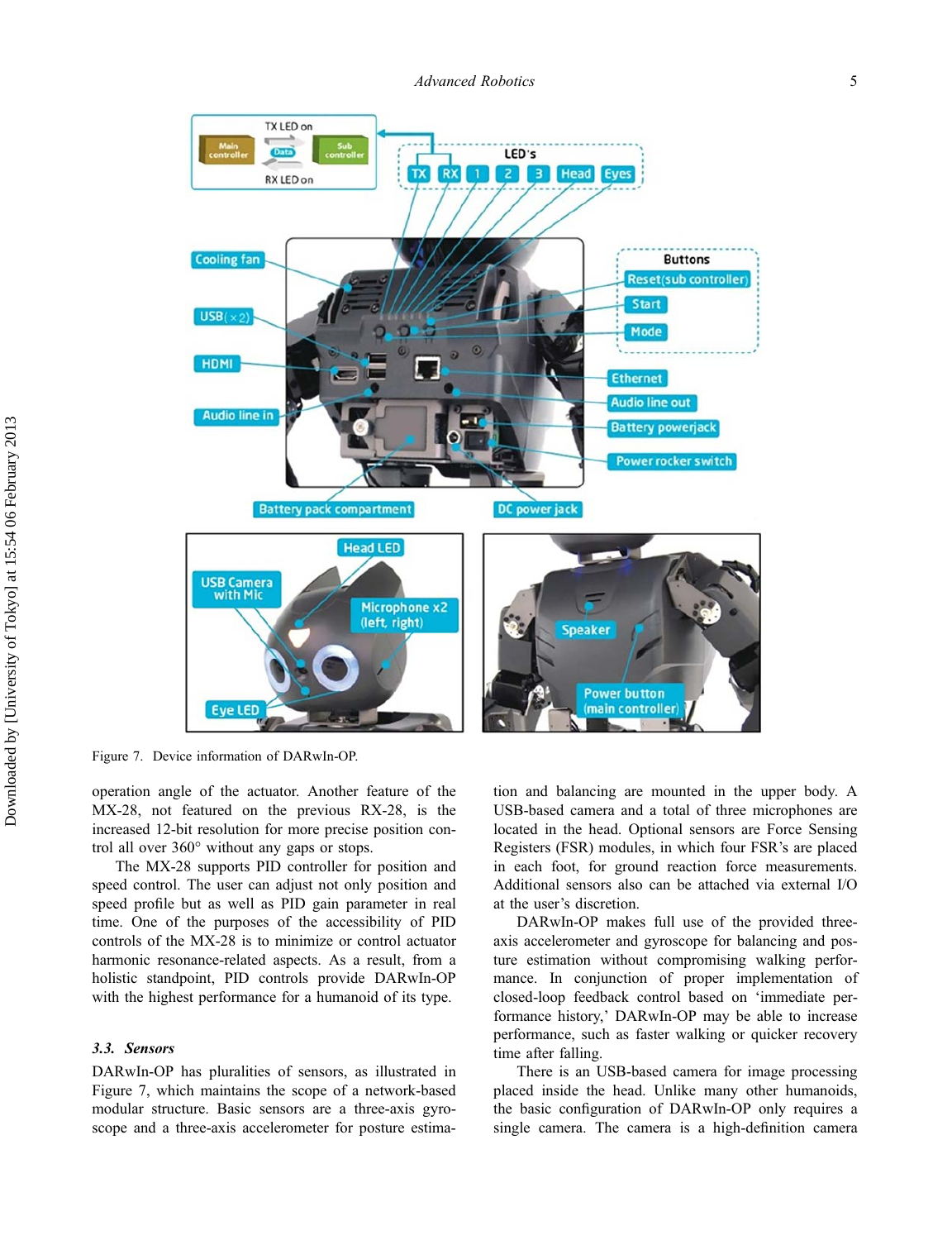| Namespace Robot<br>Platform Independent<br>Motion<br>Vision<br><b>MotionStatus</b><br><b>JointData</b><br><b>ImgProcess</b><br>Camera                               | Platform Dependent (Linux)<br>LinuxActionScript LinuxMotionTimer                          |  |  |  |  |  |
|---------------------------------------------------------------------------------------------------------------------------------------------------------------------|-------------------------------------------------------------------------------------------|--|--|--|--|--|
| MotionManager<br><b>Kinematics</b><br><b>FrameBuffer</b><br>Image<br>MotionModule<br>ColorFinder<br><b>BallTracker</b><br>BallFollower<br>Walking<br>Head<br>Action | CameraSetting<br>LinuxCamera<br>LinuxSocket<br>LinuxServer<br>LinuxCM730<br>mipg_streamer |  |  |  |  |  |
| Etc<br><b>H/W</b><br>PlatformCM730<br>Point2D<br>Point3D<br>Matrix2D<br><b>CM730</b><br>Matrix3D<br>Vector3D<br>Plane3D<br><b>RX28M</b><br>minini                   |                                                                                           |  |  |  |  |  |
| Singleton class<br>Generic class<br><b>Static class</b><br>Interface<br><b>Inherited</b>                                                                            |                                                                                           |  |  |  |  |  |

Figure 8. Software framework class diagram for DARwIn-OP.



Figure 9. Software framework pipeline for DARwIn-OP.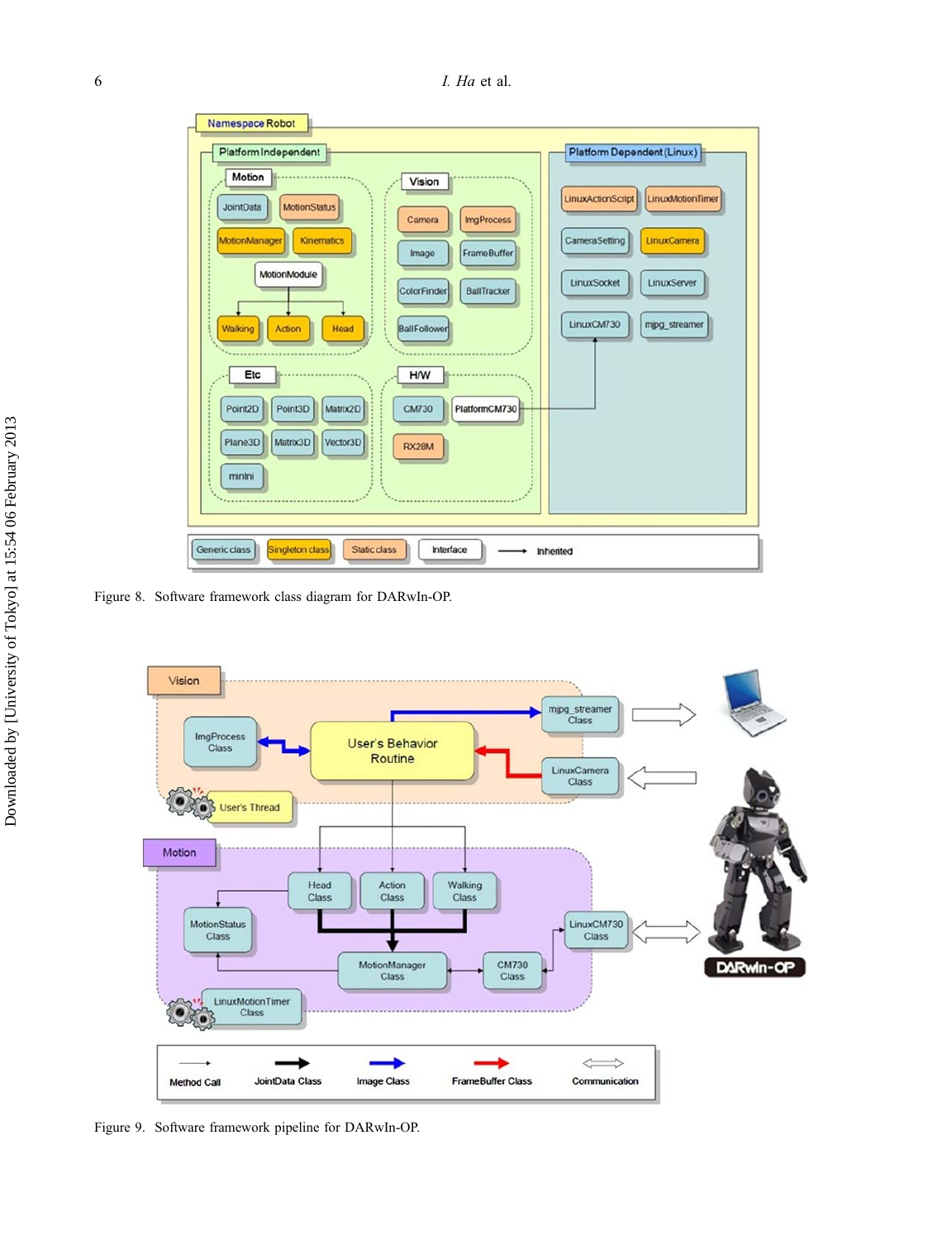| Robert TestT:<br>each step.<br>between steps<br><b>JUN A AK TOW</b>                                                                                |                            | Current position of<br>MX-28               | 4 C A - NUMATR P - ROX A DAMA-OF anh tune |                                                     |                                                                    |                          |                                                                                                                   |                                                              |
|----------------------------------------------------------------------------------------------------------------------------------------------------|----------------------------|--------------------------------------------|-------------------------------------------|-----------------------------------------------------|--------------------------------------------------------------------|--------------------------|-------------------------------------------------------------------------------------------------------------------|--------------------------------------------------------------|
| U Barc Fore Libr   Francisco   Sat. Names<br><b>El panel El</b><br>(Pone of Step)<br>Neut Euro<br><b>Norme</b><br>Fade<br>Tues                     |                            | (Pass of Robot)                            | communication hints.                      |                                                     |                                                                    |                          |                                                                                                                   |                                                              |
| $45$ $\text{MeV}$<br>Value<br>$\bullet$ stars<br>3550<br><b>CCT</b><br>ster t<br>0.4                                                               | Kin                        | Value<br>008                               | Walking Mode (on off):                    |                                                     | O ON # OFF                                                         | Turning aim (on off):    |                                                                                                                   | OON # OFF                                                    |
| Number of steps of<br><b>SEE</b><br>cc.<br>44<br>show a<br>current page<br>1354<br><b>CCL</b><br>0.4<br>stors.                                     | 1003<br>KOL                | CHI<br>OFF NO                              | X offset (mm)                             | $\epsilon\epsilon$ , $\epsilon$ ,                   | $\begin{array}{ c c c }\hline \textbf{a} & \textbf{a} \end{array}$ | Foot height (mm):        | $\left\vert \left\langle \epsilon\right\vert \right\vert \left\vert \left\langle \epsilon\right\vert \right\vert$ | $\mathbf{E}$                                                 |
| CH <sub>3</sub><br>2011<br>$\bullet$<br>STEP 4<br>1434<br>cet<br>$\infty$<br><b>STOPS</b><br>84<br>2627<br>CIL                                     | KH<br>Ket<br>KIR           | cer<br>$_{\text{cut}}$<br>CAR              | Y offset (mm)                             | $\mathcal{L}(\mathcal{L})=\mathcal{L}$ .            | $\left  \cdot \right $ $\rightarrow$                               | Swing right left (mm)    | $\ll$ $\mid$ $\ll$                                                                                                | $\rightarrow$ $\rightarrow$                                  |
| <b>Page title</b><br>2567<br><b>cct</b><br>"Time" is inversely<br>cer<br>2047                                                                      | IDE1<br>XX                 | CHI<br><b>CAY</b>                          | Z offset (mm):                            | $ S6 $ $ S $                                        | $\left  \cdot \right $ $\rightarrow$                               | Swing top down (mm):     | $\epsilon\epsilon$ , $\epsilon$                                                                                   | $\left  \cdot \right\rangle$ $\left  \cdot \right\rangle$    |
| 2047<br>proportional to<br>Number of times motion<br>3547<br>"speed"<br><b><i><u><u>A</u></u></i></b> executed<br>2041<br>$=$ $\frac{1}{2}$        | <b>Kett</b><br>ord<br>RETT | CHF<br>$_{\text{cut}}$<br>$_{\text{crit}}$ | Roll(x) offset (degree):                  | $\alpha$                                            | $\mathcal{L}$                                                      | Pelvis offset (degree):  |                                                                                                                   | $\left  \cdot \right $ $\left  \cdot \right $                |
| <b>Liolat Subness1</b><br>cro<br>2013<br><b>IF IT</b><br><b>Repaud time</b> :<br>2547<br><b>Tara</b><br>Speed rate the<br><b>Speeds for motion</b> | ceta<br>cen                | CAS<br>CAV                                 | Pitch(y) offset (degree):                 | $ 46\rangle$ $ 4\rangle$                            | $[2]$ $[3]$                                                        | Arm swing gain           | $ 46\rangle$ $ 46\rangle$                                                                                         | $ a $ $ ab $                                                 |
| 2567<br>$\mathbf{m}$<br>Ctd Inertial force:<br>20K3<br><b>Page number</b><br>3030<br>cn                                                            | KIN<br>ces<br>KING         | CAT<br>O/I<br>CAR                          | Yaw(z) offset (degree)                    | $\mathcal{L}(\mathcal{L})=\mathcal{L}(\mathcal{L})$ |                                                                    | Balance knee gain        | 44.44                                                                                                             |                                                              |
| ccs<br>256<br><b>CET</b><br>$\overline{a}$<br><b>Real Play Time</b><br>CIK<br>26K <sup>*</sup><br>cra<br>(2400es / 20 x 1)<br>+ Dren 1,000es<br>cn | <b>KEVT</b><br><b>KEVE</b> | CAR<br>$0$                                 | Hip pitch offset (degree):                | $\epsilon\epsilon$ , $\epsilon$                     | $\bullet$ $\bullet$                                                | Balance askle pitch gain | $\left  \mathcal{A} \right $                                                                                      | 2.122                                                        |
| 2147<br>CC15<br>Coll<br>200<br>cos<br><b>Next page</b><br>exit.<br>CCT.                                                                            | cen<br>con                 | CAR<br>cer                                 | Auto balance (on off)                     |                                                     | ● ON © OFF                                                         | Balance hip roll gain    | $\mathcal{L}(\mathcal{L}_1) = \mathcal{L}_2$                                                                      | $\left  \cdot \right $ $\left  \cdot \right $                |
| cen<br>0.14<br>$\epsilon$<br>cer<br>$\sqrt{2}$                                                                                                     |                            |                                            | Period time (msec):                       | $-46.1 - 6.1$                                       | $\left  \cdot \right $ $\rightarrow$                               | Balance askle roll gain  | $-46$ $-6$                                                                                                        | $\left[ \begin{array}{c} \circ \\ \circ \end{array} \right]$ |
| org<br>0.14<br><b>COVE</b><br>14403<br>$\mathcal{R}$                                                                                               |                            |                                            | DSP ratio                                 | $\epsilon$                                          | $\left  \begin{array}{c} \lambda \\ \lambda \end{array} \right $   | P Gam                    | $\mathcal{L}(\mathcal{L}) = \mathcal{L}(\mathcal{L})$                                                             |                                                              |
| <b>Motion data screenshot with Roboplus</b><br><b>71 MADS</b><br>문소<br><b>CITY</b><br>$\mathcal{L}$<br>itrie                                       |                            | O                                          | Step forward back ratio                   |                                                     | $\boxed{2}$ $\boxed{32}$                                           | 1 Gain                   | $\epsilon\epsilon$ , $\epsilon$                                                                                   | $\left  \cdot \right\rangle$ $\left  \cdot \right\rangle$    |
| $\overline{0}$<br>24                                                                                                                               |                            |                                            | Step forward back (mm)                    | $-66$ $-6$                                          | $\mathcal{L}$                                                      | D Gain                   | $\left\vert \mathcal{A}\right\vert$                                                                               | $\rightarrow$                                                |

Figure 10. Application software for DARwIn-OP.



Figure 11. Dynamics simulation environment for DARwIn-OP.

that interfaces with the robot via the USB standard. The high-definition aspect of the camera provides much detailed information. Another result of implementing a high-definition camera is that a single camera device can help maintain a fairly robot simple configuration, therefore, eliminating the need for a dedicated camera actuator. The flexibility of the USB standard allows implementation of any desired type of camera or multiple cameras for 'stereo' vision. Last but not least, the USB-based camera eliminates the need of a dedicated camera power source, therefore, keeping the scope of the architecture simple.

The microphone allows DARwIn-OP to receive voice commands. A simple API can be installed in DARwIn-OP for voice recognition followed by any programmed sequential behavior from the voice command. Two additional microphones are also placed inside the head as well for the purposes of sound localization. Audio signals given by each microphone may be differentiated from each other by simple differential margin; where the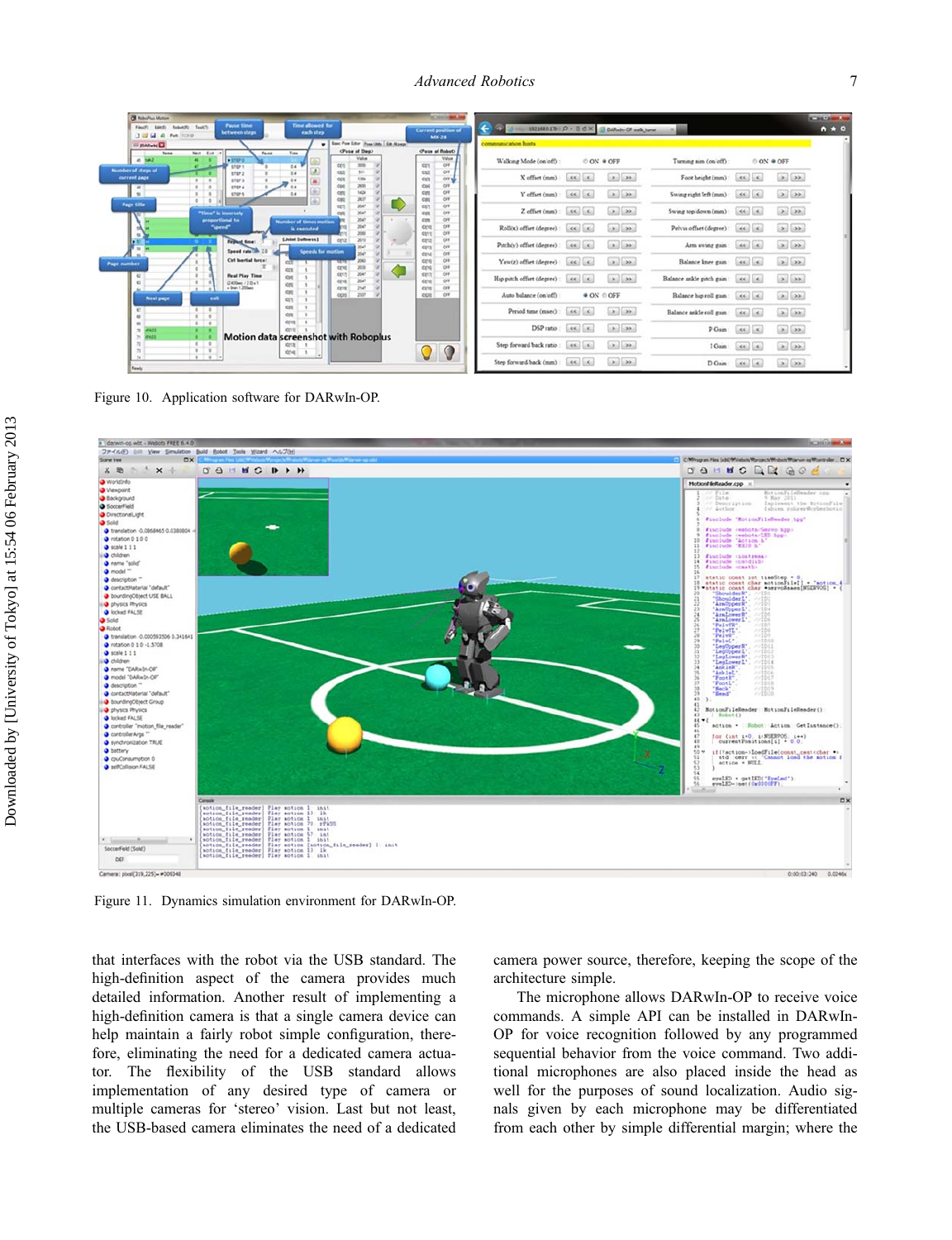

Figure 12. Movie captures of walking test of DARwIn-OP.

Table 1. Overall specification of developed DARwIn-OP.

| Category        | Description     | Data                                   |  |  |  |  |  |
|-----------------|-----------------|----------------------------------------|--|--|--|--|--|
| Dimension       | Height          | $0.455 \text{ m}$                      |  |  |  |  |  |
|                 | Weight          | $2.8 \text{ kg}$                       |  |  |  |  |  |
| DOF             | Head            | 2 DOF                                  |  |  |  |  |  |
|                 | Arm             | $2 \times 3$ DOF                       |  |  |  |  |  |
|                 | Leg             | $2 \times 6$ DOF                       |  |  |  |  |  |
| Main controller | <b>CPU</b>      | Z <sub>530</sub><br>Intel atom<br>(a), |  |  |  |  |  |
|                 |                 | $1.6$ GHz                              |  |  |  |  |  |
|                 | RAM             | DDR <sub>2</sub> 1 GB                  |  |  |  |  |  |
|                 | Disk            | Flash disk 4 GB                        |  |  |  |  |  |
|                 | Network         | Ethernet/WiFi                          |  |  |  |  |  |
|                 | USB port        | $2 \times$ USB2.0                      |  |  |  |  |  |
| Sub controller  | <b>CPU</b>      | ARM 32-bit cortex-M3                   |  |  |  |  |  |
|                 | Frequency       | 72 MHz                                 |  |  |  |  |  |
|                 | Flash memory    | 512 KB                                 |  |  |  |  |  |
|                 | <b>SRAM</b>     | 64 K B                                 |  |  |  |  |  |
| Actuator RX-    | Holding torque  | 24 kgf·cm @ 12 V                       |  |  |  |  |  |
| 28 M            | Speed           | 45 RPM @ No Load                       |  |  |  |  |  |
|                 | Position sensor | Magnetic potentiometer                 |  |  |  |  |  |
|                 | Resolution      | $0.072$ °                              |  |  |  |  |  |
|                 | Command         | Serial 3 MBPS                          |  |  |  |  |  |
|                 | Interface       |                                        |  |  |  |  |  |
| Sensor          | Gyroscope       | $3 - axis$                             |  |  |  |  |  |
|                 | Accelerometer   | $3-axis$                               |  |  |  |  |  |
|                 | Pressure-meter  | $2 \times 4$ FSR                       |  |  |  |  |  |

robot can accurately localize the sound source by said differential margin. The additional microphones, in conjunction with the voice recognition microphone, can also be tools for improving sound localization for a more accurate source detection.

Additional FSR are implemented on each foot for more accurate ground reaction force. These sensors interface with DARwIn-OP with the same communication and power line shared by the actuators, while maintaining the daisy chain configuration. This common line eliminates the need to add a dedicated line for the FSR's helping keep architecture simple. Placing four sensors per foot allows for more precise information the specific amount of force in a specific area of the foot at a specific pose of DARwIn-OP during its walk. A closed-loop feedback control augmented with data from the FSR can allow the researcher to refine DARwIn-OP's gait. Such data can also be implemented to improve gait during unexpected changes on walking surface.

## 3.4. Display and Interfaces

DARwIn-OP comes equipped with full-color range RGB LED's in the eyes and forehead. The researcher can program specific colors of each LED. The colors can help or alert the researcher visually in real time with the status of DARwIn-OP. There are also status LEDs and buttons in the back panel.

For purposes of direct development environment, DARwIn-OP is also equipped with external ports such as HDMI, USB, flash memory port, and Ethernet port. These external ports facilitate interfacing, communications, data storage, and software implementation with the robot due to the standardized nature of said external ports in their PC implementation. The external ports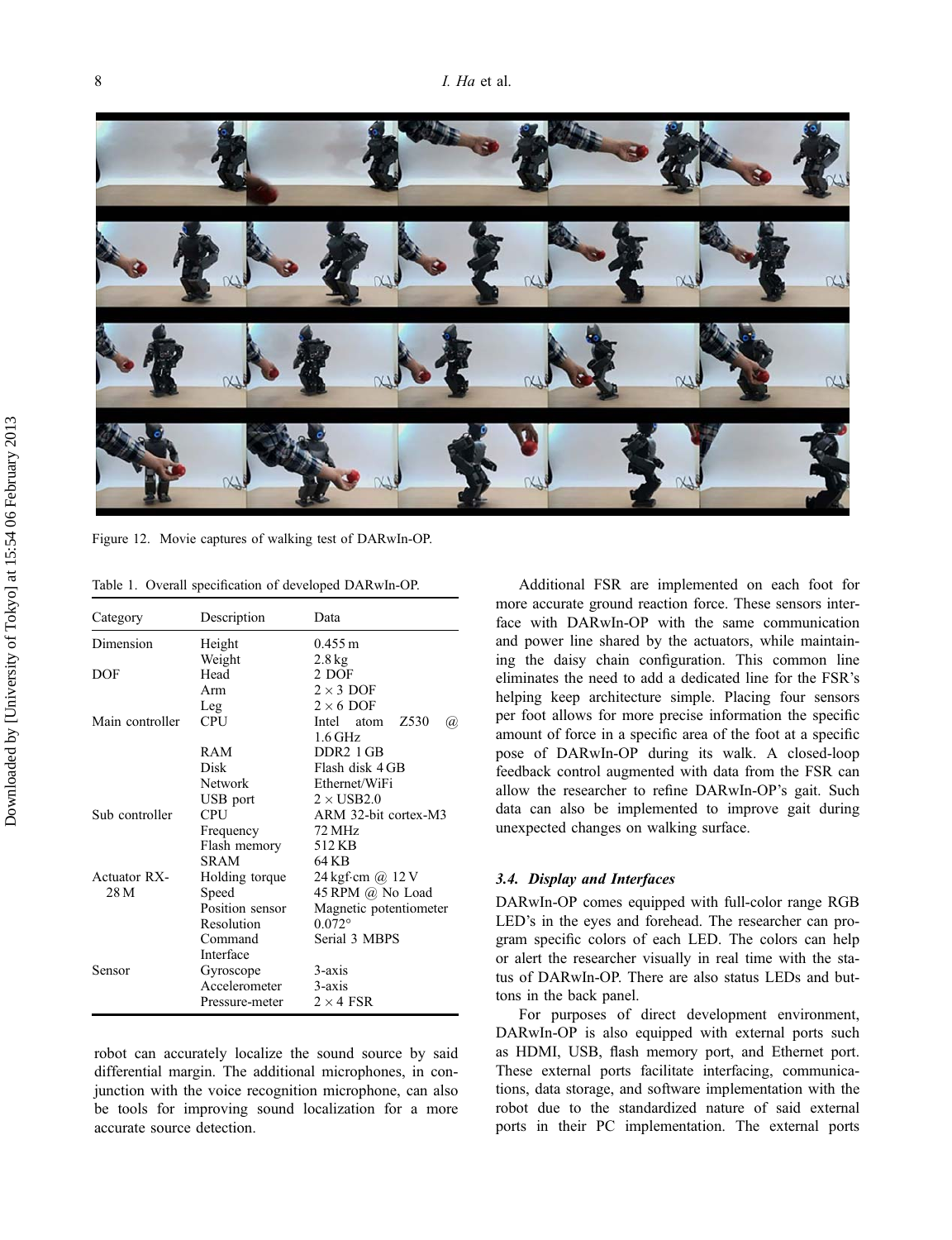from the standard PC also maintain scope of the open architecture nature of DARwIn-OP.

## 4. Software architecture

#### 4.1. Software framework

The software aspect of DARwIn-OP has been built with a hierarchical framework considering modularity and independency. The framework consists of device communication module, motion module, walking module, sensing module, behavior module, vision module, and diagnostics module, as shown in Figures 8 and 9. The framework has been developed with C++ programming language where the code is operating system independent. The operating system independent aspect of the framework is essential so that the code can be ported to any existing or future computer operating system.

The user may simply write a behavioral code for DARwIn-OP without the need to develop a separate framework set. In such case, software simulator is the most practical method of writing the program and testing said program for DArwIn-OP, given that such simulator makes use of the provided framework. Due to the opensource nature of DARwIn-OP, the user is encouraged to share the developed program with other users. However, users may not be limited to open-DARwIn-SDK.

There is currently another independently developed software that does not implement open-DARwIn-SDK. There are some examples where software has been developed at 'levels.' For instance, low-level programming can take care of the robot's sub-routines, such as camera refresh times or read the actuator's position. The high-level programming can take care of the more abstract aspects of the robots. The different levels are practical so that recompiling of the entire code is unnecessary on simple changes in subroutine behaviors or parameters.

### 4.2. Application tools

We also designed application tools such as action editor, firmware updater, device monitor, walking tuner, and offset tuner based on software framework above, as shown in Figure 10. We also prepared dynamics simulation environment by Webots [13] which is well known as a development environment for modeling, programming, and dynamics simulating, as shown in Figure 11. Physical properties of DARwIn-OP are used in Webots for model data. We also ported software framework for the simulation.

We also built demonstration program with framework open-DARwIn-SDK for evaluating the performance of DARwIn-OP. Simple walking algorithm based on gait pattern generator and walk stabilizer are implemented on the robot, as shown in Figure 12.

## 5. Conclusion

In this paper, we suggested the design method for humanoid which has a network-based modular structure and a standard PC architecture to meet the requirements for an open humanoid platform. We surveyed the requirements for the humanoid robot research platform and defined considerable matters for the development of the robot. Also, we explained the software aspect of the DARwIn-OP and proposed the hierarchical framework which has modularity and independency for the humanoid robot research platform. DARwIn-OP's key features are illustrated in Table 1.

All resources of DARwIn-OP including source codes, circuit diagrams, mechanical CAD files, and parts information are open to the public. We hope that DARwIn-OP will contribute to robotics research.

## Notes on contributors



Inyong Ha received his BS and MS in electronic engineering from Korea University, Republic of Korea, and his PhD in precision mechanical engineering from the University of Tokyo, Japan, in 1998, 2000, and 2012, respectively. Since 1999, he has been with the Research Center of the ROBOTIS Co., Ltd, and he is now the CTO and the vice president of the

ROBOTIS. His research interests include humanoid robot, service robot, automatic control, and artificial intelligence.



Yusuke Tamura received his PhD degree in Engineering from the University of Tokyo, Japan in 2008. From 2006 to 2008, he was a research fellow of the Japan Society for the Promotion of Science. He worked as a project researcher in Research into Artifacts, Center for Engineering (RACE) and Graduate School of Engineering, the University of Tokyo, from

2008 to 2009 and from 2009 to 2012, respectively. He is currently an associate professor in Faculty of Science and Engineering, Chuo University, Japan.



Hajime Asama received his BMS, and Dr Eng in Engineering from the University of Tokyo, in 1982, 1984, and 1989, respectively. He was a research associate, research scientist, and senior research scientist in RIKEN (The Institute of Physical and Chemical Research, Japan) from 1986 to 2002. He became a professor of RACE (Research into Artifacts, Center

for Engineering), the University of Tokyo in 2002 and a professor of School of Engineering, the University of Tokyo in 2009. He received JSME (Japan Society of Mechanical Engineers) Robotics and Mechatronics Division Academic